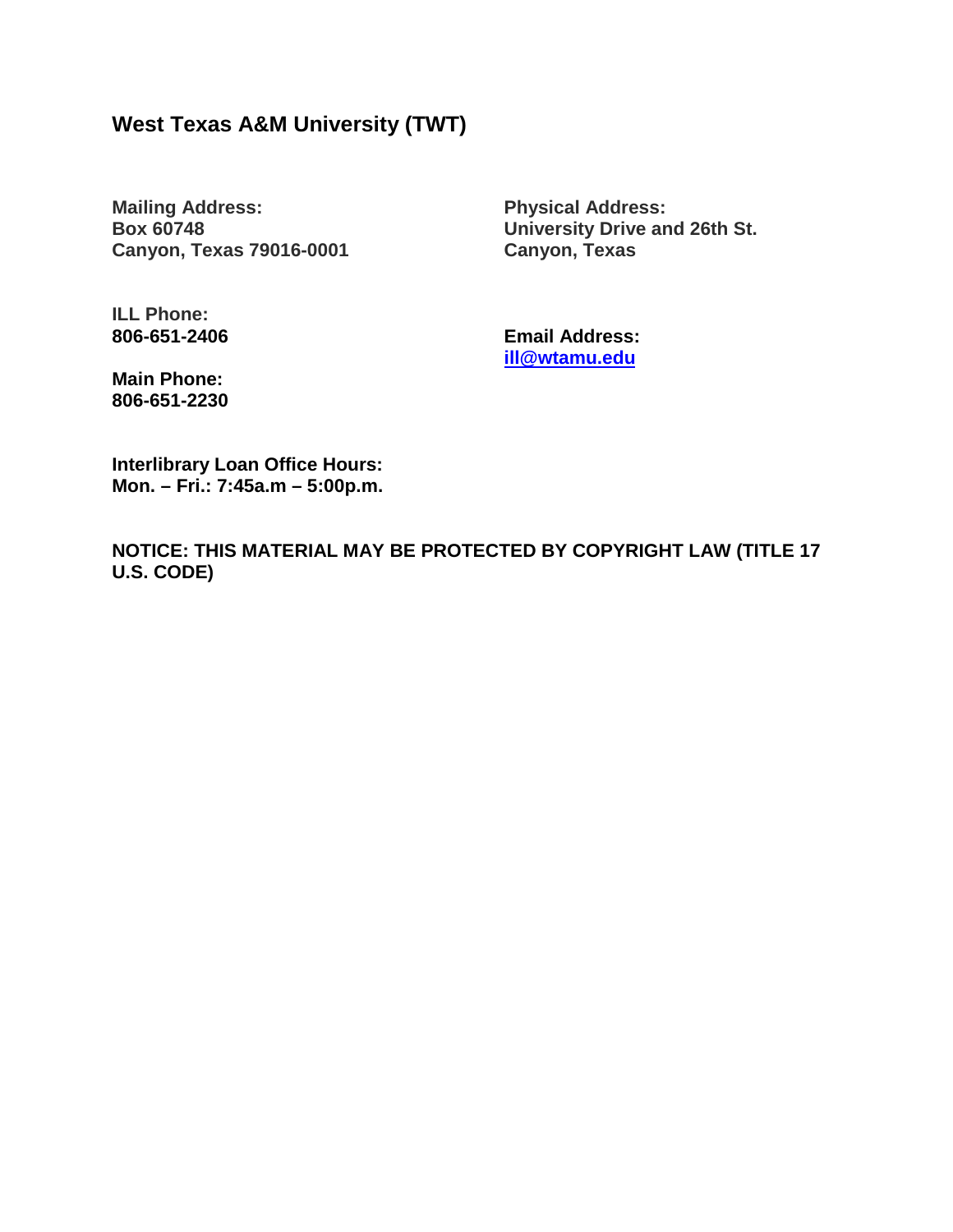# Benefits of Craniosacral Therapy in Patients with Chronic Low Back Pain: A Randomized Controlled Trial

Adelaida María Castro-Sánchez, PT, PhD,<sup>1</sup> Inmaculada Carmen Lara-Palomo, PT, PhD,<sup>1</sup> Guillermo A. Matarán-Peñarrocha, MD, PhD<sup>2</sup>, Manuel Saavedra-Hernández, PT, PhD,<sup>1</sup> José Manuel Pérez-Mármol,  $OT<sup>3</sup>$  and María Encarnación Aguilar-Ferrándiz, PT, PhD $^{3,4}$ 

# Abstract

Objectives: To evaluate the effects of craniosacral therapy on disability, pain intensity, quality of life, and mobility in patients with low back pain.

**Design:** A single-blinded randomized controlled trial.

**Patients:** Sixty-four patients with chronic nonspecific low back pain (mean age  $\pm$  SD, 50 $\pm$  12 years; 66%) female) who were referred for physical therapy at a clinical unit of the Health Science School of the University of Almeria (Spain).

Interventions: Participants were randomly assigned to an experimental group (10 sessions of craniosacral therapy) or a control group (10 sessions of classic massage).

**Outcome measures:** Disability (Roland Morris Disability Questionnaire [RMQ, primary outcome] and Oswestry Disability Index), pain intensity (10-point numeric pain rating scale), kinesiophobia (Tampa Scale of Kinesiophobia), isometric endurance of trunk flexor muscles (McQuade test), lumbar mobility in flexion, hemoglobin oxygen saturation, systolic blood pressure, diastolic blood pressure, hemodynamic measures (cardiac index), and biochemical estimation of interstitial fluid. These outcomes were registered at baseline, after treatment, and 1-month follow-up.

Results: No statistically significant differences were seen between groups for the main outcome of the study, the RMQ ( $p = 0.060$ ). However, patients receiving craniosacral therapy experienced greater improvement in pain intensity ( $p \le 0.008$ ), hemoglobin oxygen saturation ( $p \le 0.028$ ), and systolic blood pressure ( $p \le 0.029$ ) at immediate- and medium-term and serum potassium ( $p=0.023$ ) level and magnesium ( $p=0.012$ ) at short-term than those receiving classic massage.

**Conclusions:** Ten sessions of craniosacral therapy resulted in a statistically greater improvement in pain intensity, hemoglobin oxygen saturation, systolic blood pressure, serum potassium, and magnesium level than did 10 sessions of classic massage in patients with low back pain.

# Introduction

Low BACK PAIN (LBP) PLACES the greatest burden on<br>society.<sup>1</sup> LBP is common in the general adult population in Europe, North America, and Australia.<sup>2</sup> This condition leads to marked limitations in activity and affects the level of disability experienced by the patient. With the recognition that the chronicity of the condition has several determinants, multidisciplinary management of patients with persistent, invalidating LBP has now been widely adopted. $3,4$ 

Craniosacral therapy is an alternative and complementary therapy based on the theory that restricted movement at the cranial sutures of the skull negatively affect rhythmic impulses conveyed through the cerebral spinal fluid from the cranium to the sacrum.5,6 Restriction within the craniosacral system can affect its components: the brain, spinal cord, and protective membranes. The brain is said to produce involuntary, rhythmic movements within the skull. This movement involves dilation and contraction of the ventricles of the brain, which produce the circulation of the cerebral spinal fluid.<sup>5,6</sup>

<sup>&</sup>lt;sup>1</sup>Department of Nursing, Physical Therapy and Medicine, University of Almeria, Almeria, Spain.

<sup>2</sup> Primary Health Care, Andalucia Health Service, Andalucia, Spain.

<sup>&</sup>lt;sup>3</sup>Department of Physical Therapy, University of Granada, Granada, Spain.

<sup>&</sup>lt;sup>4</sup>Instituto de Investigación Biosanitaria Granada (IBIS), Granada, Spain.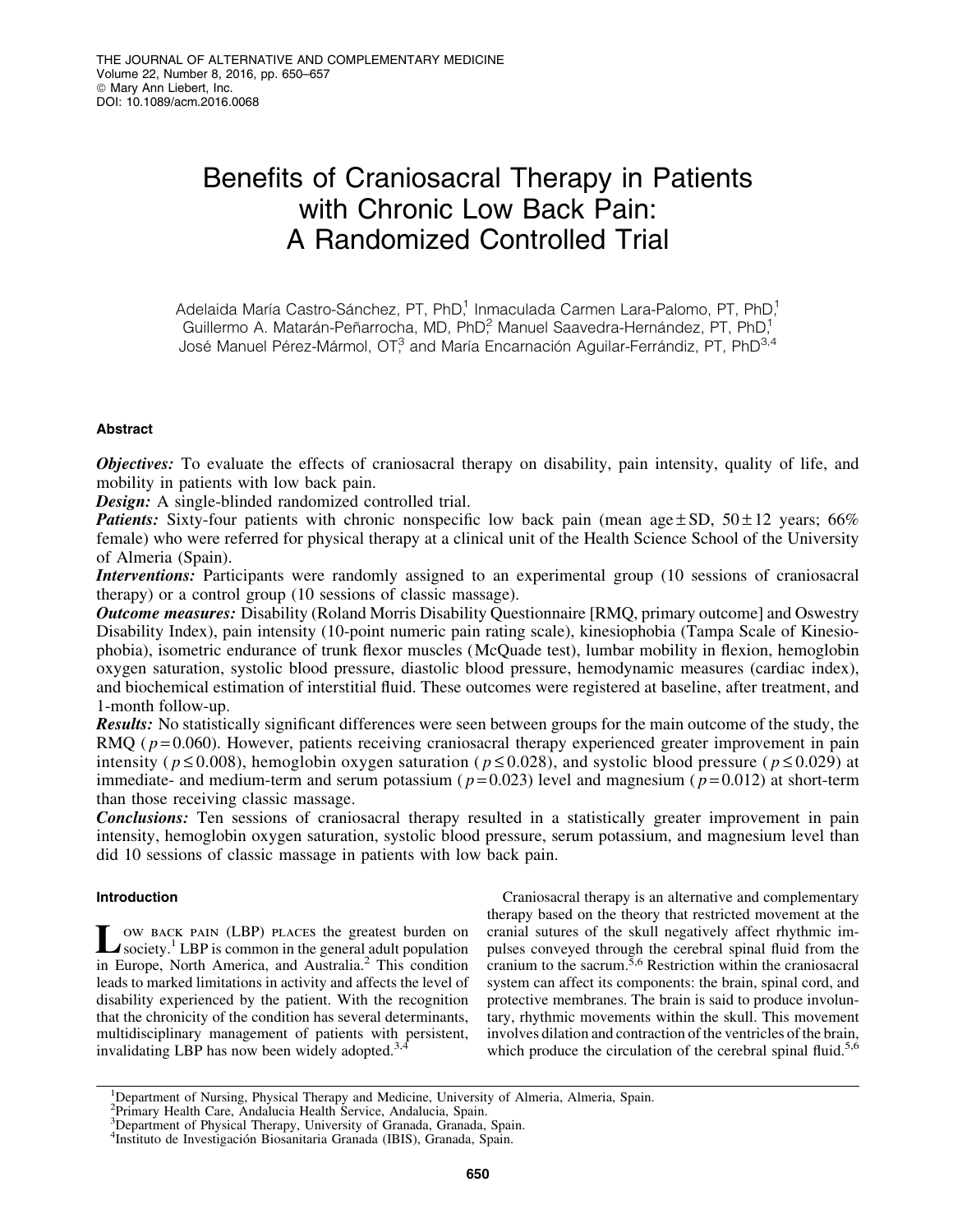The theory states that this fluctuation mechanism causes reciprocal tension within the membranes, transmitting motion to the cranial bones and the sacrum.<sup>7</sup>

Craniosacral therapy and cranial osteopathic manual therapy originate from the observations made by William G. Sutherland, who said that the bones of the human skeleton have mobility. These techniques are based mainly on the study of anatomic and physiologic mechanisms in the skull and their relation to the body as a whole, which includes a system of diagnostic and therapeutic techniques aimed at treatment and prevention of diseases. These techniques are based on the so-called primary respiratory movement, which is manifested in the mobility of the cranial bones, sacrum, dura, central nervous system, and cerebrospinal fluid. The main difference between the two therapies is that cranial osteopathy, in addition to a phase that works in the direction of the lesion (called the functional phase), also uses a phase that worsens the injury, which is called structural phase. $5-7$ 

Craniosacral therapy has been used in the treatment of fibromyalgia,  $8,9$  temporomandibular disorders,  $10$  migraine,  $11$ lateral epicondilitis, $^{12}$  individuals with dementia, $^{13}$  lower urinary tract signs and symptoms in multiple sclerosis,<sup>14</sup> several types of disabilities,<sup>15</sup> and disabilities in children.<sup>16</sup> A preliminary report on the utility of craniosacral and triggerpoint therapy in LBP claimed that further research with randomized samples is required to determine the mechanism by which craniosacral therapy may effectively reduce the intensity and frequency of pain in LBP. $^{17}$ 

The purpose of the current randomized clinical trial was to analyze the effectiveness of craniosacral therapy on disability, pain intensity, kinesiophobia, isometric endurance of trunk flexor muscles, mobility, oxygen saturation, blood pressure, cardiac index, and biochemical estimation of interstitial fluid in individuals with chronic LBP.

#### Materials and Methods

### **Participants**

A single-blind randomized trial was conducted. Patients with chronic LBP who were referred for physical therapy to a clinical unit of the Health Science School of the University of Almeria in Spain were recruited for this study. Chronic nonspecific LBP was defined as tension, soreness, and/or stiffness below the costal margin persisting for at least 3 months, for which a specific disease or clear pathological cause of the pain could not be identified. To be eligible, patients had to meet the following inclusion criteria: (1) LBP for at least 3 months, (2) age 18–65 years, (3) a score of 4 or greater on the Roland Morris Disability Questionnaire (RMQ), and (4) not currently receiving physical therapy. Exclusion criteria were (1) presence of lumbar stenosis, (2) diagnosis of spondylolisthesis, (3) diagnosis of fibromyalgia, (4) treatment with corticosteroid or oral medication within the past 2 weeks, (5) a history of spinal surgery, and (6) disease of the central or peripheral nervous system.

The protocol was approved by the local human research committee of the University of Almeria (06/13/2015). It was conducted by following the Declaration of Helsinki, and all participants signed an informed consent form before inclusion in the study.

#### Outcome measures

Patients provided demographic and clinical information and also completed several self-report measures. The main variable used in this study was the RMQ, which assesses disability due to LBP. It consists of 24 items reflecting current limitations in different activities of daily living attributed to LBP.<sup>18–20</sup> The total score ranges from 0 (no disability) to 24 (maximum possible disability). The Spanish version exhibits good test–retest reliability (intraclass correlation coefficient [ICC], 0.87) and good internal consistency (Cronbach  $\alpha$ , 0.84–0.91).<sup>21</sup> Bombardier et al.<sup>22</sup> found that a change in 2–3 points represents a minimum clinically important difference  $(MCID)$ , and Jordan et al.<sup>23</sup> concluded that MCID is shown if the RMQ score is reduced by 30% from baseline.

The second disability questionnaire was the Oswestry Low Back Pain Disability Index (ODI).<sup>24</sup> The ODI has 10 items also referring to activities of daily living that might be disrupted by LBP. The total score ranges from 0 (no problem at all) to 50 (not possible). The Spanish version has shown good test–retest reliability (ICC, 0.92) and favorable internal consistency (Cronbach  $\alpha$ , 0.86).<sup>25</sup> Ostelo and de Vet<sup>26</sup> reported that a change of 10 points is considered the MCID for the ODI.

A 10-point numeric pain rating scale (NPRS; 0: no pain, 10: maximum pain) was used to assess the patients' current level of pain and the highest and lowest levels of pain experienced in the preceding 24 hours.<sup>27</sup> The mean value of 3 scores was used in the analysis. The MCID in patients with chronic LBP has been reported to be  $2.5$  points.<sup>2</sup>

The Tampa Scale of Kinesiophobia is a 17-item questionnaire developed to measure kinesiophobia (the fear of movement and  $[{\rm relinjury}]$ .<sup>28</sup> The total score ranges from 17 to 68 points, where higher values reflect greater fear of (re)injury. Test–retest reliability of the Tampa Scale of Kinesiophobia ranged from 0.90 to 0.96 in patients with chronic LBP.<sup>28</sup> The Spanish version also obtained good reliability (internal consistency and stability) and validity (convergent and predictive).29,30

To test isometric endurance of trunk flexor muscles, we used the McQuade test. $31$  Participants were studied supine with their arms crossed over their chest, hands on opposite shoulders, hips bent, and knees and feet apart. They were asked to nod and continue to lift their head and shoulders until the inferior angle of the scapula lifted off the table and to maintain the position as long as possible. $32$  We recorded the number of seconds that the position was maintained up to a maximum of 120 seconds.

Lumbar mobility in flexion was determined by measuring the finger-to-floor distance with a tape. Participants performed a straight-legged forward trunk flexion from a standing position. Both arms stretched towards the floor with the palms facing the legs. The distance (in centimeters) from the tip of the third finger to the floor was measured after 2 seconds. The finger-to-floor distance has excellent intra-rater reliability (ICC,  $0.96 - 0.98$ ).<sup>33</sup>

Hemoglobin oxygen saturation, systolic blood pressure, diastolic blood pressure, hemodynamic measures (cardiac index), and interstitial fluid biochemical estimation (levels of sodium, serum potassium, chloride, phosphate, ionized or free calcium, magnesium, and lactic acid) were determined with the Electro Interstitial Scanner (SISTEMA E.S. Complex v.2.5; L.D. Technology, Miami, FL). $^{34,35}$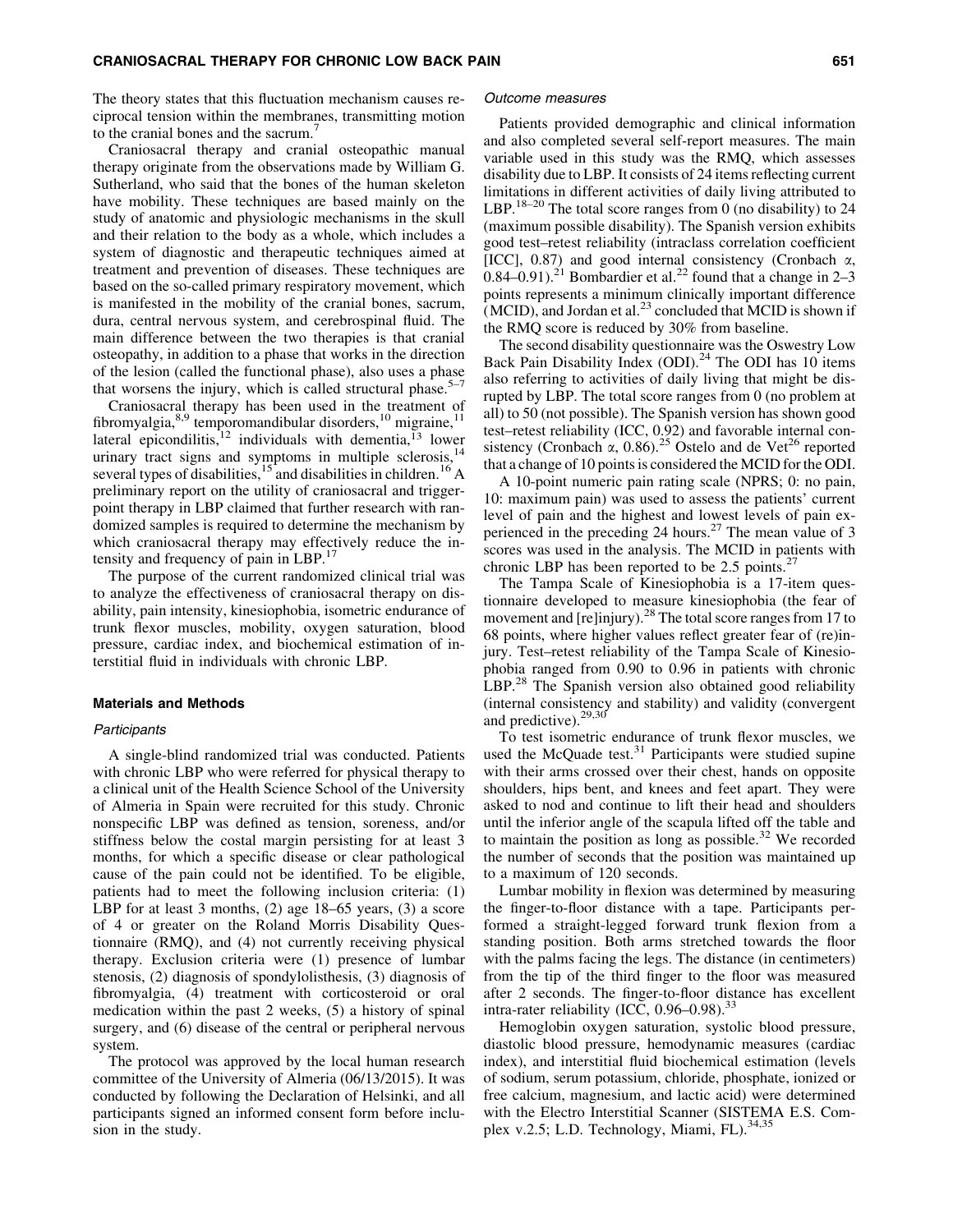#### Randomization

After the baseline examination, patients were randomly assigned to receive craniosacral therapy (experimental group) or classic massage (control group). Concealed allocation was performed by using a computer-generated randomized table of numbers created before the start of data collection by a researcher not involved in the recruitment or treatment of patients. Individual and sequentially numbered index cards with the random assignment were prepared. The index cards were folded and placed in sealed opaque envelopes. Another therapist, blinded to baseline examination, opened the envelope and proceeded with treatment according to the group assignment.

Outcome measures were assessed before the first treatment session (baseline data), after the 10-week intervention period (immediately after), and 1 month after the last treatment session (follow-up) by an assessor blinded to the treatment allocation of the patients.

# Intervention

All treatments were applied by two experienced therapists with a 10-year certification in manipulative therapy after completion of their physical therapy degree and more than 20 years of clinical experience with patients. All participants attended a physical therapy clinic once per week for 10 weeks (10 sessions).

Craniosacral therapy took 50 minutes and was conducted as follows:36–38

With pelvic diaphragm release, palms are placed in transverse position on the superior aspect of the pubic bone, under the L5–S1 sacrum, and finger pads are placed on spinal processes. With respiratory diaphragm release, palms are placed transverse under T12/L1 so that the spine lies along the start of fingers and the border of palm, and the anterior hand is placed on the breastbone. For thoracic inlet release, the thumb and index finger are placed on the opposite sides of the clavicle, with the posterior hand/palm of the hand cupping C7/T1. For the hyoid release, the thumb and index finger are placed on the hyoid, with the index finger on the occiput and the cupping finger pads on the cervical vertebrae. With the sacral technique for stabilizing L5/sacrum, the fingers contact the sulcus and the palm of the hand is in contact with the distal part of the sacral bone. The nondominant hand of the therapist rested over the pelvis, with one hand on one iliac crest and the

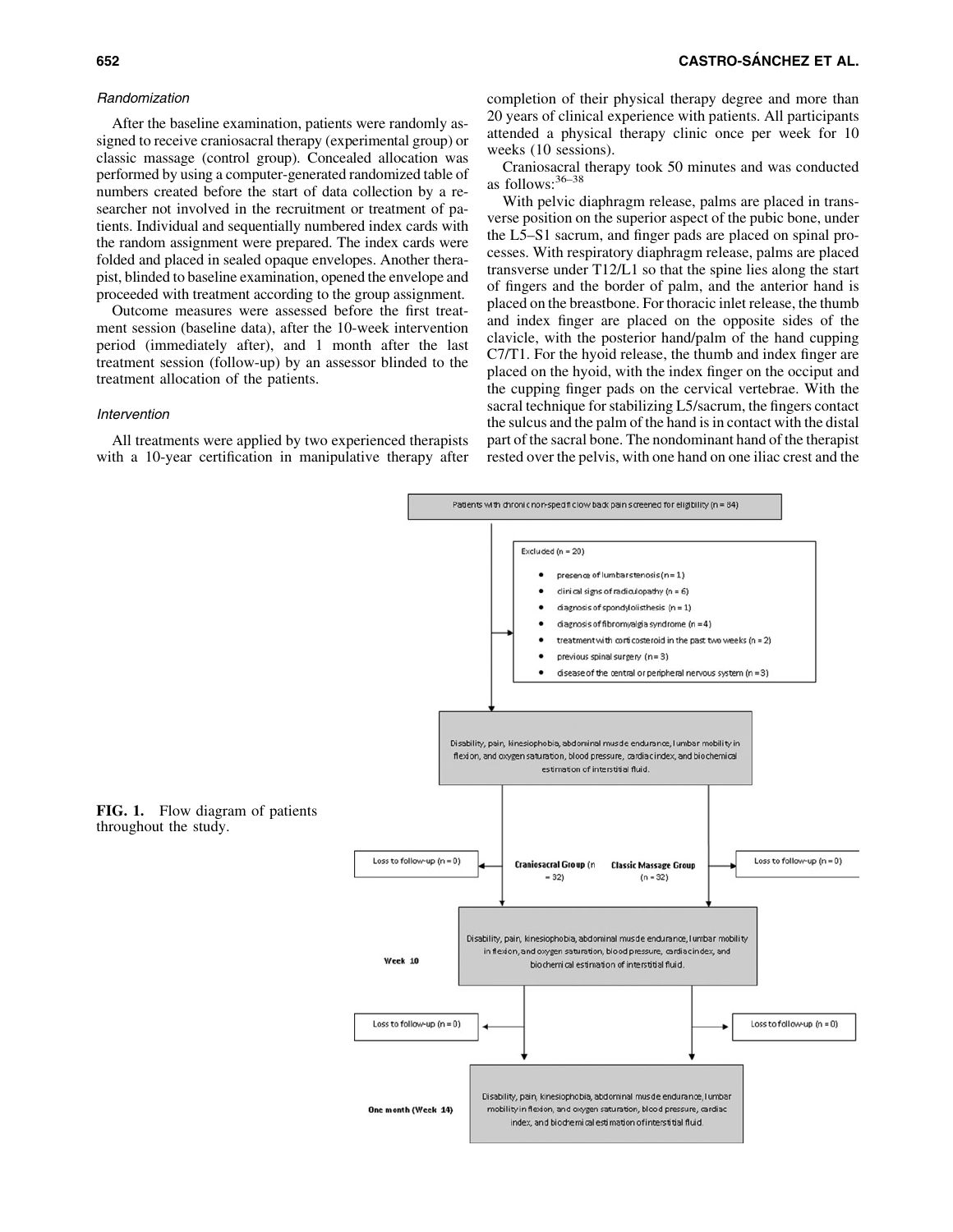elbow/forearm of the other side over the other iliac crest. For CV-4 still point induction, thenar pads are placed under the occipital protuberance, avoiding mastoid sutures.

Classic massage protocol was compounded by the following sequence techniques of soft tissue massage on the low back: effleurage, petrissage, friction, and kneading. The maneuvers are performed with surface pressure, followed by deep pressure and ending with surface pressure again. The techniques took 30 minutes. $39$ 

# Sample size

The sample size was calculated by using Ene 3.0 software (Autonomic University of Barcelona, Spain). The calculations were based on detecting differences of 2.5 points in the RMQ (MCID),<sup>26</sup> assuming a standard deviation (SD) of 2.5 points, a two-tailed test, an  $\alpha$ -level of 0.05, and a desired power  $(\beta)$  of 85%. The estimated desired sample size was calculated to be 32 participants per group.

### Statistical analysis

Statistical analysis was performed using SPSS statistical software, version 18.0, and it was conducted according to principles of intention-to-treat analysis. Mean, SD, and/or 95% confidence intervals were calculated for each variable. The Kolmogorov–Smirnov test showed a normal distribution of the data for all baseline variables ( $p > 0.05$ ). Linearity was examined by using bivariate scatter plots of observed residual values against the expected values. Baseline demographic and clinical variables were compared between both groups using Student *t*-tests for continuous data and chi-square tests for categorical data. Analysis of covariance (ANCOVA) was used to analyze for differences between the two groups in all patient-rated outcomes (RMQ as primary outcome) at posttreatment and 1-month follow-up. Baseline values were used as covariates. A separate  $2 \times 2$  mixed-model ANCOVA with repeated measurements had to be conducted in order to test the effect with time (baseline and 4-week follow-up) as a within-subject variable. Effect sizes were calculated by using the Cohen d coefficient. An effect size less than 0.2 reflects a negligible difference; 0.2 or greater and less than 0.5, a small difference; between 0.5 or greater and less than 0.8, a moderate difference, and 0.8 or greater, a large difference. A *p*-value less than 0.05 was considered to indicate a statistically significant difference.

# **Results**

Sixty-four patients (mean age  $\pm$  SD, 50 $\pm$  12 years; 66% female) satisfied all the eligibility criteria and agreed to participate. Of total patients included in the study, 28% showed lumbar pain related to work injuries. No mental health or depression/anxiety was reported in any patient. Reason for ineligibility are shown in Figure 1, which provides a flow diagram of patient recruitment and retention. In both groups, all baseline characteristics were similar (Table 1).

The ANCOVA analysis did not show statistically significant differences between groups for the main outcome of the

| Characteristic                             | Craniosacral therapy $(n=32)$ | Classic massage $(n=32)$ | p-Value            |
|--------------------------------------------|-------------------------------|--------------------------|--------------------|
| Men/women $(n/n)$                          | 10/23                         | 12/19                    | $0.067^{\rm a}$    |
| Age $(yr)$                                 | $50 \pm 11$                   | $53\pm9$                 | $0.077^{\rm b}$    |
| Time with pain (mo)                        | $12.05 \pm 7.29$              | $10.23 \pm 6.71$         | $0.082^{\rm b}$    |
| Self-reported measures                     |                               |                          |                    |
| RMQ (0-24)                                 | $4.84 \pm 2.93$               | $5.68 \pm 2.71$          | 0.881 <sup>b</sup> |
| $ODI (0-50)$                               | $27.68 \pm 7.78$              | $29.06 \pm 9.10$         | $0.953^{\rm b}$    |
| Pain (NPRS, $0-10$ )                       | $5.50 \pm 1.96$               | $4.96 \pm 2.02$          | $0.830^{b}$        |
| TSK (17–68)                                | $42.34 \pm 7.48$              | $41.18 \pm 7.72$         | $0.768^{\rm b}$    |
| Electro interstitial scanner               |                               |                          |                    |
| Hemoglobin oxygen Saturation               | $95.81 \pm 3.15$              | $96.59 \pm 1.01$         | $0.057^b$          |
| Systolic blood pressure                    | $128.12 \pm 16.74$            | $118.71 \pm 13.64$       | $0.225^b$          |
| Diastolic blood pressure                   | $74.37 \pm 9.81$              | $69.59 \pm 8.44$         | $0.072^{\rm b}$    |
| Hemodynamic (cardiac index)                | $2.86 \pm 0.21$               | $2.99 \pm 0.26$          | $0.182^{b}$        |
| Interstitial liquid biochemical estimation |                               |                          |                    |
| Sodium                                     | $8.87 \pm 2.22$               | $7.71 \pm 1.92$          | $0.117^b$          |
| Serum potassium                            | $6.59 \pm 1.86$               | $6.43 \pm 2.09$          | $0.836^{b}$        |
| Chloride                                   | $8.65 \pm 1.38$               | $8.40 \pm 1.64$          | $0.258^{\rm b}$    |
| Phosphate                                  | $7.15 \pm 2.31$               | $8.28 \pm 1.92$          | $0.114^{b}$        |
| Ionized or free calcium                    | $8.87 \pm 2.22$               | $7.71 \pm 1.92$          | $0.117^{\rm b}$    |
| Magnesium                                  | $6.59 \pm 1.86$               | $6.43 \pm 2.09$          | $0.836^{b}$        |
| Lactic acid                                | $6.43 \pm 2.09$               | $6.59 \pm 1.86$          | $0.836^{b}$        |
| Physical outcomes                          |                               |                          |                    |
| McQuade test (sec)                         | $45.00 \pm 21.83$             | $52.93 \pm 25.61$        | $0.223^{\rm b}$    |
| Finger-to-floor distance (cm)              | $14.68 \pm 9.13$              | $17.31 \pm 8.63$         | 0.830 <sup>b</sup> |

Table 1. Baseline Characteristics for Both Groups

Unless otherwise noted, values are mean  $\pm$  standard deviation.

Determined by chi-square test.

b Determined by independent Student *t*-test.

RMQ, Roland-Morris Disability Questionnaire; ODI, Oswestry Low Back Pain Disability Index; NPRS, numeric pain rating scale; TSK, Tampa Scale of Kinesophobia.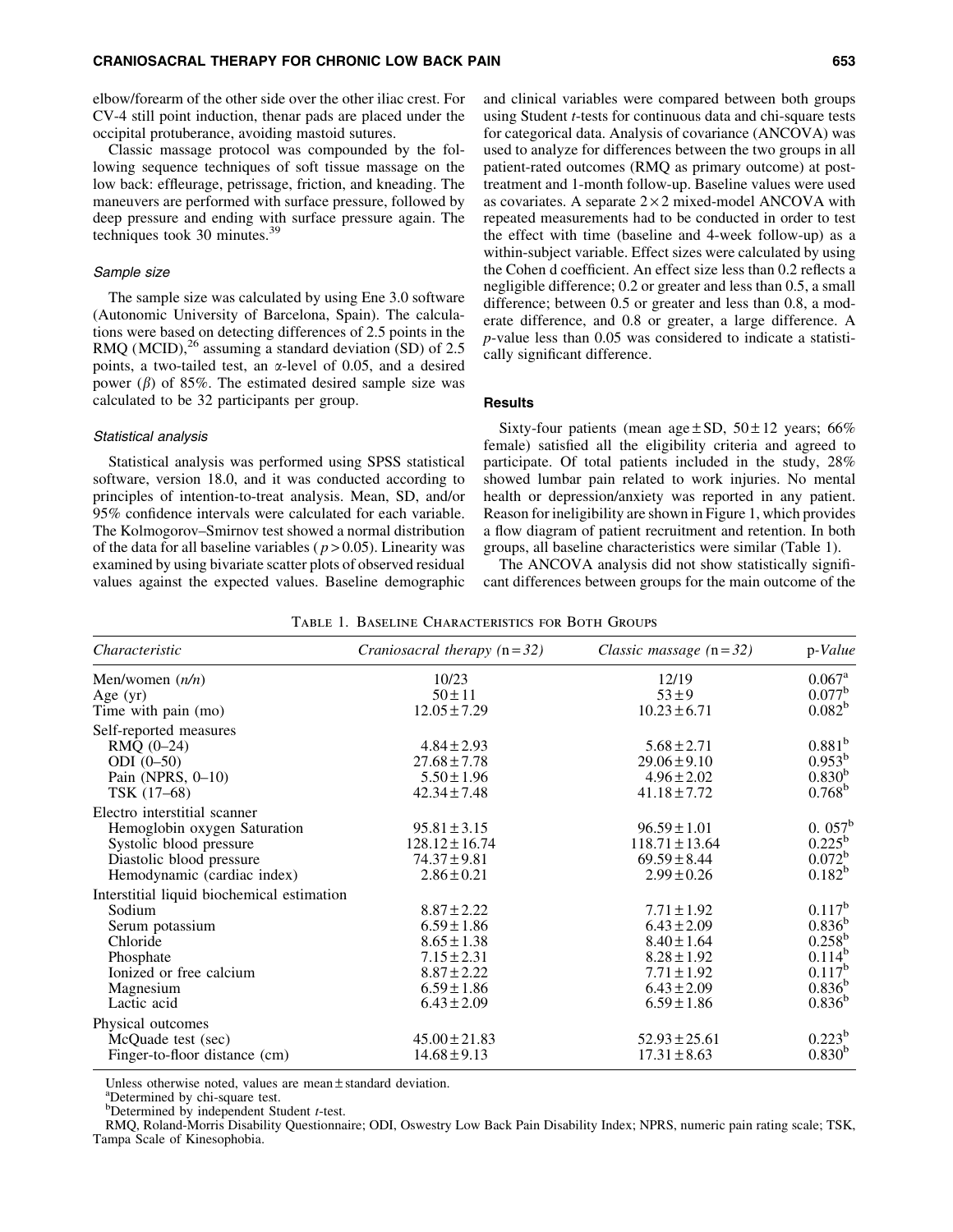| TABLE 2. IMMEDIATE POST-TREATMENT, 1-MONTH FOLLOW-UP, AND CHANGE SCORE BETWEEN GROUPS |  |
|---------------------------------------------------------------------------------------|--|
| FOR DISABILITY, PAIN, KINESIOPHOBIA, ISOMETRIC RESISTANCE OF ABDOMINAL MUSCLES.       |  |
| and Spinal Mobility in Flexion                                                        |  |

| Outcome/group                                                                   | <i>Immediate</i><br>post-treatment     | Between-group<br>difference in score<br>change $(95\% \text{ CI})$ | p-Value         | $1-mo$<br>follow-up                  | Between-group<br>difference in score<br>change $(95\% \text{ CI})$ | p-Value            |
|---------------------------------------------------------------------------------|----------------------------------------|--------------------------------------------------------------------|-----------------|--------------------------------------|--------------------------------------------------------------------|--------------------|
| $RMO (0-24)$                                                                    |                                        |                                                                    |                 |                                      |                                                                    |                    |
| Craniosacral therapy<br>Classic massage                                         | $3.12 \pm 2.22$<br>$5.12 \pm 3.03$     | $-2.0$ ( $-3.32$ to $-0.67$ )                                      | 0.060           | $3.03 \pm 2.94$<br>$4.87 \pm 3.00$   | $-1.84$ ( $-3.33$ to $-0.35$ )                                     | 0.210              |
| $ODI (0-50)$<br>Craniosacral therapy<br>Classic massage                         | $14.50 \pm 7.09$<br>$19.21 \pm 10.04$  | $-4.71$ ( $-9.06$ to $-0.37$ )                                     | 0.057           | $15.87 \pm 7.80$<br>$19.96 \pm 8.65$ | $-4.09$ $(-8.21$ to 0.02)                                          | 0.108              |
| Pain intensity (NPRS, 0–10 points)<br>Craniosacral therapy<br>Classic massage   | $2.50 \pm 2.14$<br>$3.53 \pm 1.45$     | $-1.03$ ( $-1.94$ to $-0.11$ )                                     | $0.008^{\rm a}$ | $2.21 \pm 2.04$<br>$3.21 \pm 2.04$   | $-1.0$ (-2.0 to 0.02)                                              | 0.009 <sup>a</sup> |
| Tampa Scale of Kinesiophobia (17–68)<br>Craniosacral therapy<br>Classic massage | $41.62 \pm 5.44$<br>$40.28 \pm 6.70$   | 1.34 $(-1.70 \text{ to } 4.39)$                                    | 0.919           | $41.96 \pm 6.75$<br>$40.31 \pm 5.58$ | 1.65 $(-1.44 \text{ to } 4.75)$                                    | 0.779              |
| McQuade test (sec)<br>Craniosacral therapy<br>Classic massage                   | $62.70 \pm 23.94$<br>$63.75 \pm 24.29$ | $-1.00$ ( $-13.05$ to 11.05)                                       | 0.318           | $65.59 \pm 23.32$                    | $59.28 \pm 21.60$ -6.31 (-17.54 to 4.92)                           | 0.808              |
| Finger-to-floor distance (cm)<br>Craniosacral therapy<br>Classic massage        | $11.21 \pm 10.17$<br>$14.87 \pm 9.21$  | $-3.65$ $(-8.50 \text{ to } 1.19)$                                 | 0.498           | $13.56 \pm 9.77$                     | $11.09 \pm 10.16$ -2.46 (-7.45 to 2.51)                            | 0.919              |

Values are expressed as mean – standard deviation for immediate post-treatment and 1-month follow-up and as mean (95% confidence interval) for between-group change scores.

 $p < 0.05$ , significant difference on analysis of covariance adjusted from baseline values for differences among groups.

CI, confidence interval.

study, the RMQ (Table 2). The  $2 \times 2$  repeated-measures analyses showed significant improvements in both groups over time (craniosacral: *F* = 8.11, *p* = 0.003; massage: *F* = 3.54,  $p = 0.034$ ). After follow-up, RMQ decreased 1.81 points in patients receiving craniosacral therapy and0.81 in those receiving classic massage. Effect sizes were negligible (0.20) and small (0.31) after treatment in the control and experimental groups, respectively. At 1-month follow-up, effect sizes were small (0.28) and moderate (0.62) in the control and experimental groups, respectively.

Similarly, no statistically significant ANCOVA results were achieved for ODI in the between-groups analysis (Table 2). Repeated-measures analysis for ODI was also significantly for both groups (craniosacral:  $F = 73.13$ ,  $p < 0.001$ ; massage:  $F = 36.78$ ,  $p < 0.001$ ). At follow-up, disability scores decreased 11.81 points in patients who received craniosacral therapy and 9.10 points in those receiving classic massage. Effect sizes were large at post-treatment (craniosacral: 1.77; classic massage: 1.02) and follow-up (craniosacral: 1.51; classic massage: 1.02) in both groups.

ANCOVA analysis indicated statistically significant differences between groups for pain intensity (Table 2). The  $2 \times 2$  repeated analysis for pain showed a significant reduction in both groups (craniosacral:  $F = 36.61$ ,  $p < 0.001$ ; massage:  $F = 11.92$ ,  $p < 0.001$ ); however, patients who received craniosacral therapy exhibited greater reduction in pain (withingroup change score, 3.29) than those who received the classic massage intervention (within-group change score, 1.75) at follow-up. Effect size was large in both groups at all time points (post-treatment: craniosacral, 1.46; classic massage, 0.81; follow-up: craniosacral, 1.64; classic massage, 0.86).

ANCOVA analysis did not indicate statistically significant differences between groups for kinesiophobia, McQuade test, and finger-to-floor distance (Table 2). However, repeatedmeasures analysis showed a main effect over time within group experiencing similar decrease in McQuade test (craniosacral:  $F = 8.55$ ,  $p = 0.001$ ; massage:  $F = 4.91$ ,  $p = 0.020$ ) and fingerto-floor distance (craniosacral:  $F = 7.05$ ,  $p = 0.002$ ; massage:  $F = 6.39$ ,  $p = 0.003$ ) in both groups but not on kinesiophobia. Effect size was moderate in both groups for the McQuade test (post-treatment: craniosacral, 0.77; massage, 0.43; follow-up: craniosacral, 0.65; massage, 0.52) and small for finger-to-floor distance (post-treatment: craniosacral, 0.35; massage, 0.27; follow-up: craniosacral, 0.37; massage, 0.41).

ANCOVA analysis showed significant differences between groups in hemoglobin oxygen saturation and systolic blood pressure immediately after treatment and after follow up; however, differences for serum potassium, magnesium, and lactic acid were achieved only for the short term (Table 3). The  $2 \times 2$  repeated-measures analysis showed a within-group effect over time only in the craniosacral group for hemoglobin oxygen saturation  $(F = 24.50, p = 0.021)$  and systolic blood pressure  $(F=5.99, p=0.008)$ . Both groups showed changes from baseline in serum potassium (craniosacral: *F* = 3.79, *p* = 0.028; massage: *F* = 8.39, *p* = 0.001), magnesium (craniosacral: *F* = 4.67, *p* = 0.003; massage:  $F = 9.79$ ,  $p = 0.001$ ), and diastolic blood pressure (craniosacral: *F* = 3.58, *p* = 0.034; massage: *F* = 5.11, *p* = 0.009). Lactic acid  $(F=6.75, p=0.002)$  was increased significantly after treatment only in the massage group. Main changes over time were significantly better in the craniosacral group than in the massage group for potassium (craniosacral: 0.60–1.89;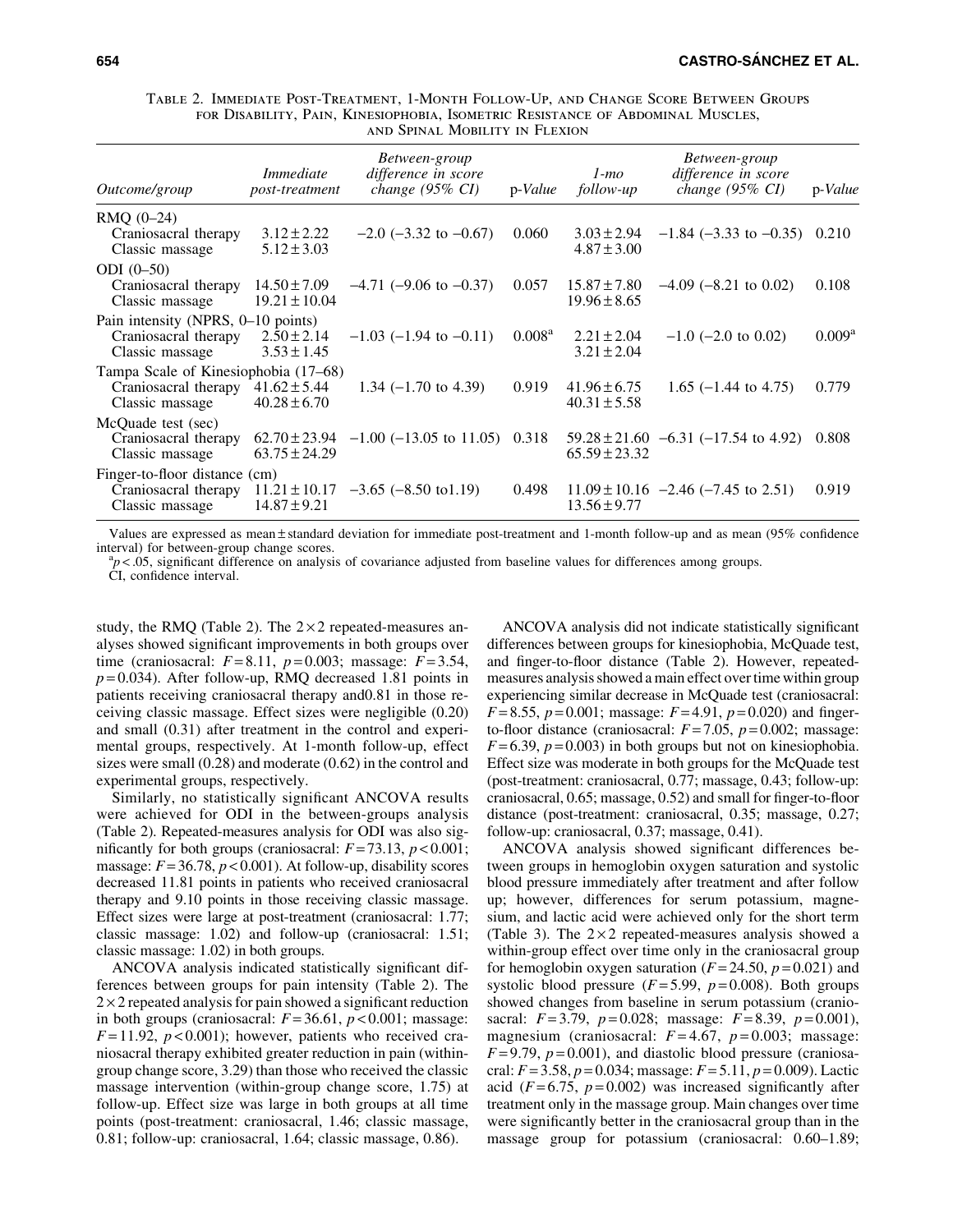### CRANIOSACRAL THERAPY FOR CHRONIC LOW BACK PAIN 655

Table 3. Immediate Post-Treatment, One Month Follow-Up, and Change Score Between Groups for Hemoglobin Oxygen Saturation, Systolic Blood Pressure, Diastolic Blood Pressure, Hemodynamic (Cardiac Index), and Interstitial Liquid Biochemical Estimation

| Outcome/group                                                                         | <i>Immediate</i><br>post-treatment     | Between-group<br>difference in score<br>change $(95\% \text{ CI})$ | p-Value         | $1-mO$<br>follow-up                    | Between-group<br>difference in score<br>change (95% CI) | p-Value         |
|---------------------------------------------------------------------------------------|----------------------------------------|--------------------------------------------------------------------|-----------------|----------------------------------------|---------------------------------------------------------|-----------------|
| Hemoglobin oxygen saturation<br>Craniosacral therapy<br>Classic massage               | $97.25 \pm 1.52$<br>$96.65 \pm 0.82$   | $0.59$ (-0.01 to 1.20)                                             | $0.030^{\rm a}$ | $97.03 \pm 1.44$<br>$96.53 \pm 1.13$   | $0.50$ (-0.15 to 1.15)                                  | $0.028^{\rm a}$ |
| Systolic blood pressure<br>Craniosacral therapy $120.71 \pm 17.34$<br>Classic massage | $117.65 \pm 17.55$                     | 3.06 (-5.65 to 11.78) $0.029 = a$ 119.46 ± 21.01                   |                 | $120.78 \pm 17.06$                     | $-1.31$ (-10.87 to 8.25)                                | $0.001^{\rm a}$ |
| Diastolic blood pressure<br>Craniosacral therapy<br>Classic massage                   | $71.90 \pm 10.19$<br>$69.65 \pm 10.96$ | 2.25 $(-3.04 \text{ to } 7.54)$                                    | 0.217           | $70.40 \pm 10.41$<br>$73.56 \pm 10.26$ | $-3.15$ ( $-8.21$ to 2.01)                              | 0.155           |
| Hemodynamic (cardiac index)<br>Craniosacral therapy<br>Classic massage                | $2.87 \pm 0.25$<br>$2.97 \pm 0.29$     | $-0.09$ ( $-0.23$ to 0.04)                                         | 0.647           | $2.95 \pm 0.31$<br>$2.95 \pm 0.23$     | $-0.003$ ( $-0.14$ to 0.13)                             | 0.054           |
| Interstitial liquid biochemical estimation                                            |                                        |                                                                    |                 |                                        |                                                         |                 |
| Sodium<br>Craniosacral therapy<br>Classic massage                                     | $8.21 \pm 2.10$<br>$7.43 \pm 2.21$     | $0.78$ (-0.29 to 1.86)                                             | 0.505           | $8.18 \pm 2.14$<br>$7.55 \pm 3.11$     | $0.63$ (-0.70 to 1.96)                                  | 0.497           |
| Serum potassium<br>Craniosacral therapy<br>Classic massage                            | $7.84 \pm 2.24$<br>$6.59 \pm 2.01$     | $-1.25$ (-2.31 to -0.18) 0.023 <sup>a</sup>                        |                 | $8.03 \pm 2.82$<br>$7.46 \pm 2.04$     | $-0.56$ ( $-1.79$ to 0.66)                              | 0.483           |
| Chloride level<br>Craniosacral therapy<br>Classic massage                             | $8.53 \pm 1.62$<br>$7.87 \pm 1.77$     | $0.65$ (-0.19 to 1.50)                                             | 0.246           | $8.00 \pm 1.58$<br>$7.62 \pm 2.18$     | $0.37$ (-0.57 to 1.32)                                  | 0.801           |
| Phosphate<br>Craniosacral therapy<br>Classic massage                                  | $7.81 \pm 2.14$<br>$8.56 \pm 2.34$     | $-0.75$ ( $-1.87$ to 0.37)                                         | 0.515           | $7.90 \pm 2.14$<br>$8.65 \pm 2.71$     | $-0.75$ ( $-1.97$ to 0.47)                              | 0.636           |
| Ionized or free calcium<br>Craniosacral therapy<br>Classic massage                    | $8.15 \pm 2.11$<br>$7.50 \pm 2.19$     | $0.65$ (-0.42 to 1.73)                                             | 0.370           | $8.03 \pm 2.11$<br>$7.40 \pm 2.55$     | $0.62$ (-0.54 to 1.79)                                  | 0.489           |
| Magnesium<br>Craniosacral therapy<br>Classic massage                                  | $7.90 \pm 2.21$<br>$6.56 \pm 2.03$     | $-1.34$ (-2.40 to -0.28) 0.01 <sup>a</sup>                         |                 | $8.09 \pm 2.76$<br>$7.59 \pm 2.07$     | $-0.50$ ( $-1.72$ to 0.72)                              | 0.559           |
| Lactic acid<br>Craniosacral therapy<br>Classic massage                                | $6.56 \pm 2.03$<br>$7.90 \pm 2.21$     | $-1.34$ (-2.40 to -2.28) 0.012 <sup>a</sup>                        |                 | $7.21 \pm 1.96$<br>$8.12 \pm 2.82$     | $-0.90$ ( $-2.12$ to 0.30)                              | 0.266           |

Values are expressed as mean ± standard deviation for immediate post-treatment and 1- month follow-up and as mean (95% confidence interval) for between-group change scores.

 $^{a}p$  < .05, significant difference on analysis of covariance adjusted from baseline values for differences among groups.

massage: 0.55–0.83) and magnesium (craniosacral: 0.70– 1.92, massage: 0.58–0.83). Effect sizes were moderate for hemoglobin oxygen saturation (post-treatment: 0.58; followup: 0.49), systolic blood pressure (post-treatment: 0.43; follow-up: 0.45) and diastolic blood pressure (post-treatment: 0.24; follow-up: 0.39), serum potassium (post-treatment: 0.61; follow-up: 0.60), and magnesium (post-treatment: 0.64; follow-up: 0.63) in the craniosacral group. For the classic massage group, effect sizes were moderate for serum potassium (post-treatment: 0.07; follow-up: 0.49), magnesium (post-treatment: 0.006; follow-up: 0.55), and diastolic blood pressure (post-treatment: 0.006; follow-up: 0.42).

# Discussion

The results of this randomized controlled trial suggest that 10 sessions of craniosacral therapy and 10 session of classic

massage resulted in a statistically similar reduction in disability, pain intensity, isometric resistance of trunk flexors, spinal mobility, and diastolic blood pressure in patients with chronic LBP immediately after the intervention and at 1 month follow-up. However, the craniosacral therapy group showed better improvements in hemoglobin oxygen saturation, systolic blood pressure, serum potassium, and magnesium than did the massage therapy group.

Patients receiving craniosacral therapy experienced a greater reduction in disability RMQ (within-group change score, 1.81), but not significantly more so than those receiving classic massage (within-group change score, 0.81) at all follow-up periods. Nevertheless, these differences were below the MCID ( $\geq$ 2.5) established for RMQ, as identified by Bombardier et al.<sup>22</sup> Similarly, changes within groups for ODI did not reach the MCID (10 points) as identified previously by Ostelo and de Vet. $^{26}$  In addition, only minimal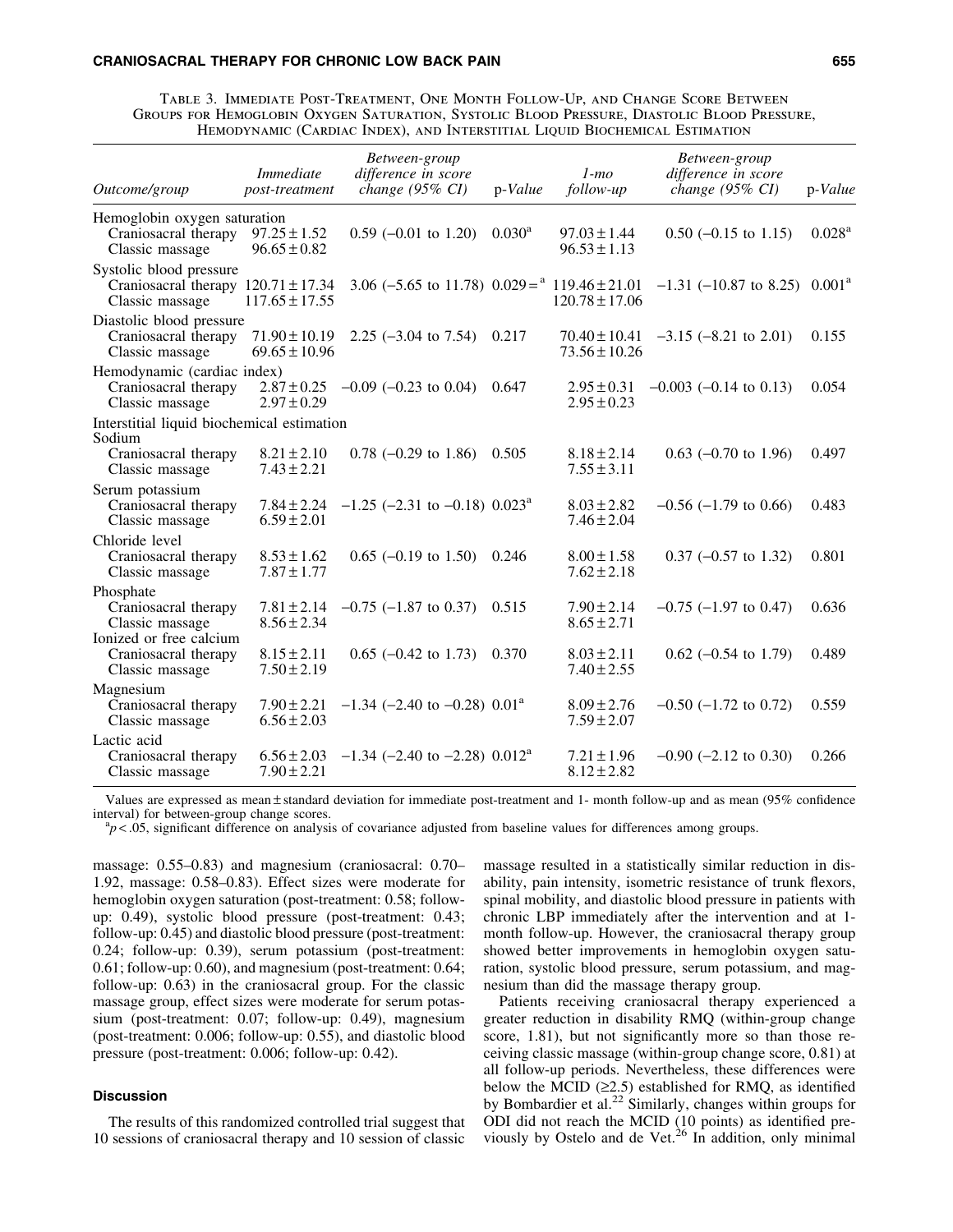changes were found in isometric resistance of trunk flexors and spinal mobility. Cranial manipulations increase the mobility of the spinal dura mater, which may improve spinal mobility in patients with chronic overload.38,39 However, disability in chronic LBP could be influenced by many other physical and psychological factors, and manual therapy on its own may not be enough to achieve clinical improvement. A multidisciplinary approach should thus be considered in future studies.

In this randomized controlled trial, both groups also experienced within-group reductions in pain intensity. However, the MCID for pain reduction established for patients with chronic LBP was surpassed only in the craniosacral group.<sup>26</sup> A similar report concluded that this therapy can reduce the intensity and frequency of pain in these patients.<sup>17</sup> In other studies among patients with fibromyalgia and lateral epicondylitis, pain levels decreased significantly after the application of craniosacral therapy. $8,9,12$  However, these changes could be partially linked to a placebo effect, as reported by Xu et  $a\hat{l}^{40}$  in LBP patients treated with acupuncture. The current results agree with previous studies on craniosacral therapy in patients with fibromyalgia; however, intensity of pain and all quality-of-life dimensions except vitality showed statistically significant differences.<sup>8,9</sup>

Finally, the current study also observed statistically significant differences between groups in hemoglobin oxygen saturation, systolic blood pressure, serum potassium, magnesium, and lactic acid. Craniosacral treatment focuses on the connective tissues of the skull and spine and on cerebrospinal fluid. These structures sustain the central nervous system from a physiologic point of view and influence the functioning of the autonomic nervous system. $^{41}A$  study on heart rate variability and the influence of craniosacral therapy on autonomous nervous system regulation in persons with subjective discomforts showed a favorable effect on autonomous nervous activity. $42$  According to Greenman, $43$  craniosacral treatment improves articular and membranous restrictions, reduces neural entrapment at the base of the skull, enhances the rate and amplitude of cranial rhythm, and reduces venous congestion. Several studies show that brain tissue and spinal cord motion appear to be related to the cardiac cycle.<sup>44</sup> However, the current results indicate that craniosacral therapy does not produce changes in the cardiac index.

The current study has several limitations. First, data were collected only at a short-term follow-up of 1 month. Second, only two clinicians performed the craniosacral therapy or classic massage interventions, which might limit the generalizability of the results. Third, the study did not include a no-treatment control group; therefore, it cannot be determined whether the improvements seen in both groups can be attributed to the interventions or simply the passage of time (Spanish legislation and the Declaration of Helsinki for clinical trials do not allow patients with a disabling illness to go untreated if other techniques that could improve the associated injury exist); however, this is unlikely because the patients' symptoms were chronic.

# Conclusion

Ten sessions of craniosacral therapy and classic massage resulted in statistical (but not clinically meaningful) reductions in disability, pain intensity, isometric resistance of trunk flexors, spinal mobility, and diastolic blood pressure in patients with chronic LBP. However, craniosacral therapy showed better improvements in hemoglobin oxygen saturation, systolic blood pressure, serum potassium, and magnesium. Future trials should investigate the long-term effectiveness of these interventions in patients with LBP.

# Acknowledgments

Investigators acknowledge with gratitude all patients who participated in this study. The authors declare no financial support. No funding was required for this study.

# Author Disclosure Statement

No competing financial interests exist.

# **References**

- 1. van Hooff ML, van Loon J, van Limbeek J, de Kleuver M. The Nijmegen decision tool for chronic low back pain. Development of a clinical decision tool for secondary or tertiary spine care specialists. PLoS One 2014;9:e104226.
- 2. Martin BI, Deyo RA, Mirza SK, Turner JA, Comstock BA, Hollingworth W. Expenditures and health status among adults with back and neck problem. JAMA 2008;299:656– 664.
- 3. Chou R, Loeser JD, Owens DK, et al. Interventional therapies, surgery, and interdisciplinary rehabilitation for low back pain. An evidence-based clinical practice guideline from the American pain society. Spine 2009;34:1066–1077.
- 4. Mayor S. NICE recommends early intensive management of persistent low back pain. BMJ 2009;338:1289.
- 5. Green C, Martin CW, Bassett K, Kazanjian A. A systematic review of craniosacral therapy: biological plausibility, assessment reliability and clinical effectiveness. Complement Ther Med 1999;7:201–207.
- 6. Downey PA, Barbano T, Kapur-Wadhwa R, et al. Craniosacral therapy: the effects of cranial manipulation on intracranial pressure and cranial bone movement. J Orthop Sports Phys Ther 2006;36:845–853.
- 7. Ricard F. Tratado de osteopatía craneal, análisis ortodóntico, diagnóstico y tratamiento manual de los síndromes craneomandibulares [Treaty of cranial osteopathy, orthodontic analysis, diagnosis, and treatment of craniomandibular syndromes]. Madrid: Panamericana, 2002.
- 8. Castro-Sánchez AM, Matarán-Peñarrocha GA, Sánchez-Labraca N, et al. A randomized controlled trial investigating the effects of craniosacral therapy on pain and heart rate variability in fibromyalgia patients. Clin Rehabil 2011;25: 25–35.
- 9. Matarán-Peñarrocha GA, Castro-Sánchez AM, García GC, et al. Influence of craniosacral therapy on anxiety, depression and quality of life in patients with fibromyalgia. Evid Based Complement Alternat Med 2011;2011:1–9.
- 10. Blood SD. The craniosacral mechanism and the temporomandibular joint. J Am Osteopath Assoc 1986;86:512–519.
- 11. Arnadottir TS, Sigurdardottir AK. Is craniosacral therapy effective for migraine? Tested with HIT-6 Questionnaire. Complement Ther Clin Pract 2013;19:11–14.
- 12. Nourbakhsh MR, Fearon FJ. The effect of oscillatingenergy manual therapy on lateral epicondylitis: a randomized, placebo-control, double-blinded study. J Hand Ther 2008;21:4–13.